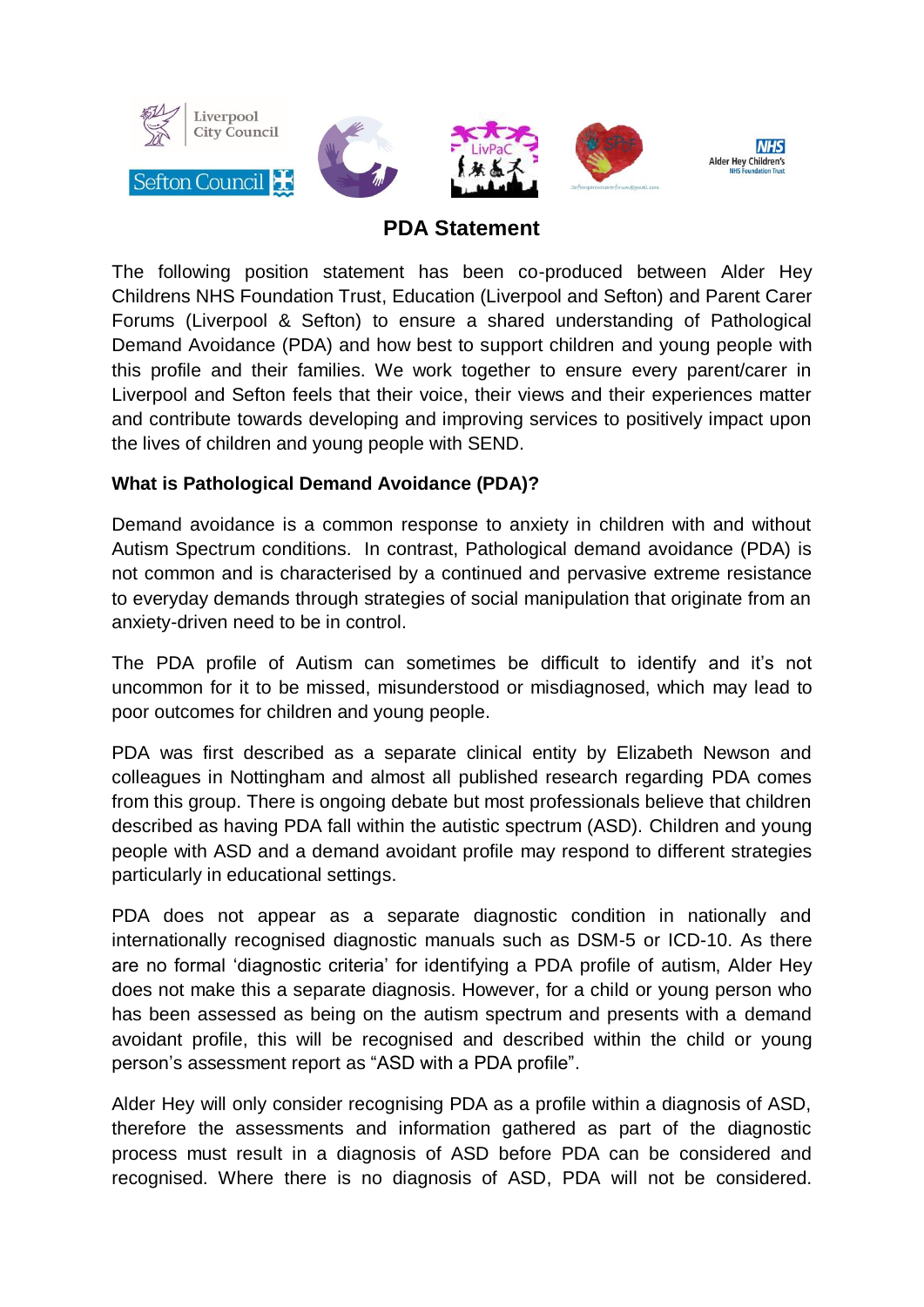However, if PDA strategies are found to be helpful for the child or young person then we would suggest they are employed by parents/carers/school even when a diagnosis has not been reached, as ultimately it is the interventions and support based on the needs of the child or young person that are essential rather than focusing on further assessments and diagnosis.

## **What might a PDA profile look like?**

Children and young people with a PDA profile may use a number of strategies in response to demands, including delay tactics, distraction, shouting, falling to the ground, saying body parts don't work, negotiating, escape, manipulation, aggressive or dangerous behaviour.

Behaviours that may be typical (but are not always) seen are:

- Resistance to / avoidance of everyday demands e.g. getting up, getting dressed, eating a meal or washing.
- Using 'social' strategies as part of the avoidance e.g. not just saying no, withdrawing, shutting down or running away, distraction, making excuses, physical incapacitation, withdrawing into fantasy, procrastination, controlling, reducing meaningful conversation or masking.
- Sociable, yet lacking depth of understanding
- Excessive mood swings e.g. difficulties with emotional regulation, rapid mood swings, impulsiveness and unpredictability.
- Comfortable in fantasy/imaginative play e.g. this can sometimes be to an extreme extent with other personas being adopted for a prolonged period of time.
- Displays of obsessive behaviour, often focused on other people

Some of these behaviours are a form of 'panic attack', often referred to as 'fight, flight or freeze' responses.

### **How do we support children and young people with PDA?**

Children and young people with this profile do not generally respond to the traditional approaches recommended for autism and also tend not to respond to conventional parenting, teaching or support approaches

Often the child or young person responds better to a more flexible and nonconfrontational set of personalised approaches. The most important thing is to gain a strong understanding of the presentation of the individual and to use approaches which are going to be most effective for them.

Schools can gain further information and support from [Here](https://www.pdasociety.org.uk/working-with-pda-menu/info-for-education-professionals/)

### **Resources:**

<https://www.pdasociety.org.uk/>